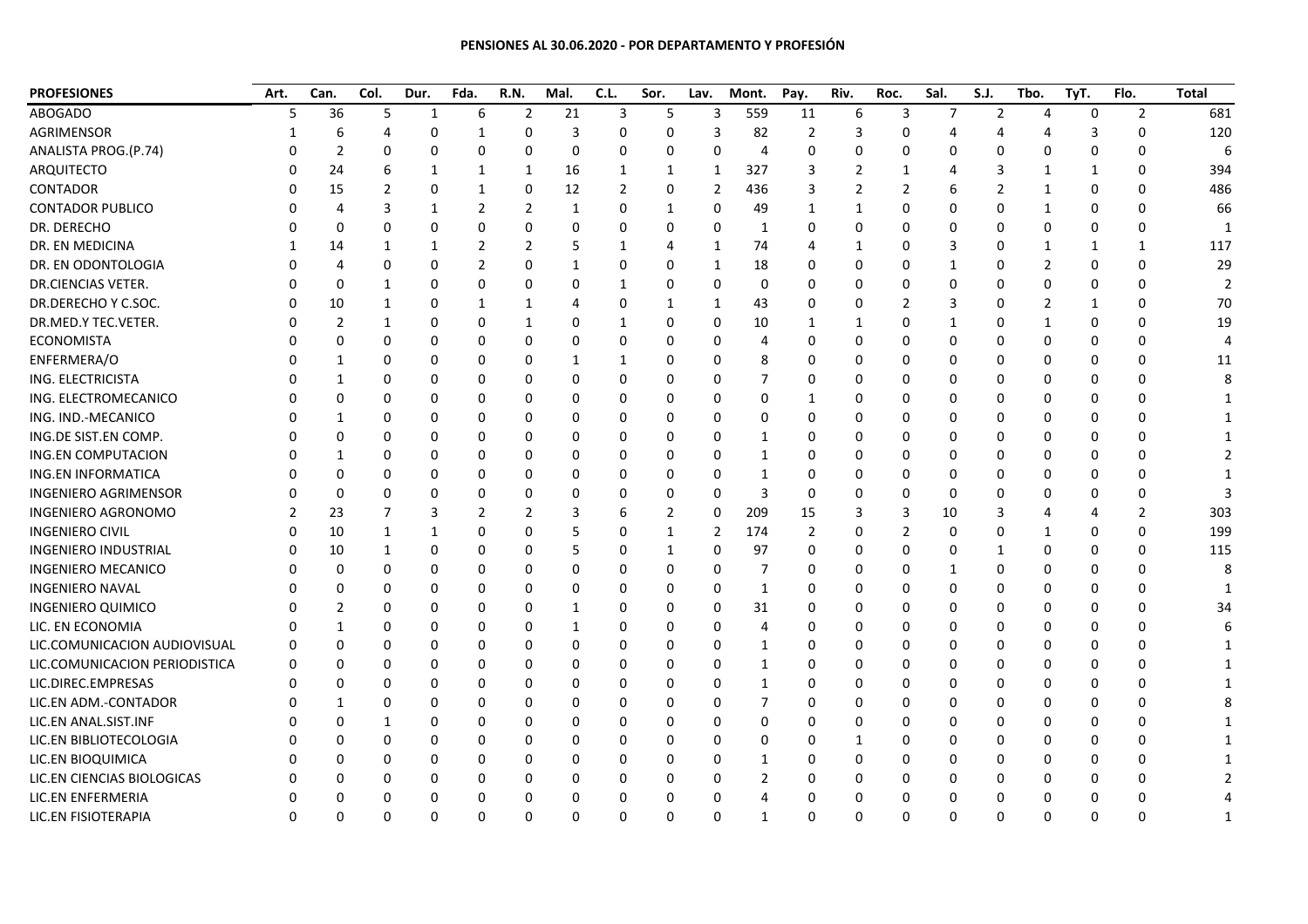## **PENSIONES AL 30.06.2020 - POR DEPARTAMENTO Y PROFESIÓN**

| <b>PROFESIONES</b>          | Art.     | Can.     | Col.     | Dur.     | Fda. | R.N. | Mal. | C.L.         | Sor.     | Lav.     | Mont. | Pay.     | Riv.     | Roc.     | Sal. | S.J.     | Tbo.         | TyT. | Flo. | Total |
|-----------------------------|----------|----------|----------|----------|------|------|------|--------------|----------|----------|-------|----------|----------|----------|------|----------|--------------|------|------|-------|
| LIC.EN IMAGENOLOGIA         | 0        | $\Omega$ | $\Omega$ | 0        | 0    |      | 0    |              |          | $\Omega$ |       | 0        | 0        |          |      | 0        |              | 0    |      |       |
| LIC.EN INFORMATICA          |          |          |          | 0        | 0    |      | 0    | $\Omega$     | 0        | $\Omega$ |       | 0        | 0        |          | 0    | $\Omega$ |              |      |      |       |
| LIC.EN OFTALMOLOGIA         | $^{(1)}$ |          | 0        | 0        | 0    |      | 0    | 0            | $\Omega$ | 0        | 0     | 0        | 0        | 0        | 0    | 0        |              | 0    |      |       |
| LIC.EN PSICOLOGIA           |          |          | 0        | 0        | 0    |      | 0    | $\Omega$     |          | $\Omega$ |       | 0        | 0        | 0        |      | $\Omega$ |              | 0    |      |       |
| <b>MEDICO</b>               |          | 108      | 27       | 8        | 15   | 9    | 46   | 10           | 15       | 8        | 936   | 22       | 25       | 16       | 26   | 20       | 17           | 12   |      | 1332  |
| <b>ODONTOLOGO</b>           |          | 21       |          | 4        |      |      | 13   | h            | 3        | 6        | 243   | 3        | 5        |          | 14   | っ        |              |      |      | 352   |
| PARTERA                     |          |          |          |          | 0    |      |      |              |          |          | 13    | 0        |          |          |      | 0        |              |      |      | 22    |
| PROCURADOR                  |          |          | $\Omega$ | $\Omega$ | 0    |      |      | 0            | $\Omega$ | 0        | 20    | 0        | 0        | 0        |      | $\Omega$ | <sup>0</sup> | 0    |      | 25    |
| PROCURADOR S/TITULO         |          |          |          |          |      |      |      |              |          |          | 86    |          |          |          |      |          |              |      |      | 116   |
| <b>PSICOLOGO</b>            |          | 0        | 0        | $\Omega$ | 0    |      | 0    | <sup>0</sup> | $\Omega$ | $\Omega$ |       | $\Omega$ | $\Omega$ | $\Omega$ | 0    | $\Omega$ |              | 0    |      |       |
| <b>QUIMICO FARMACEUTICO</b> |          |          | 4        |          |      |      |      |              |          | 0        | 83    |          |          |          |      |          |              |      |      | 120   |
| <b>QUIMICO INDUSTRIAL</b>   |          | 4        | 0        | $\Omega$ | 0    |      |      | <sup>0</sup> |          | $\Omega$ | 61    | $\Omega$ |          | 0        | 0    | $\Omega$ |              | 0    | - 0  | 72    |
| VETERINARIO                 | 4        | 10       | b        |          | 4    |      |      |              |          | 4        | 129   | 11       |          |          | 11   | 3        | h            |      |      | 226   |
| <b>TOTALES</b>              | 30       | 326      | 82       | 25       | 40   | 30   | 157  | 41           | 43       | 35       | 3747  | 82       | 57       | 46       | 99   | 47       | 53           | 31   | 12   | 4983  |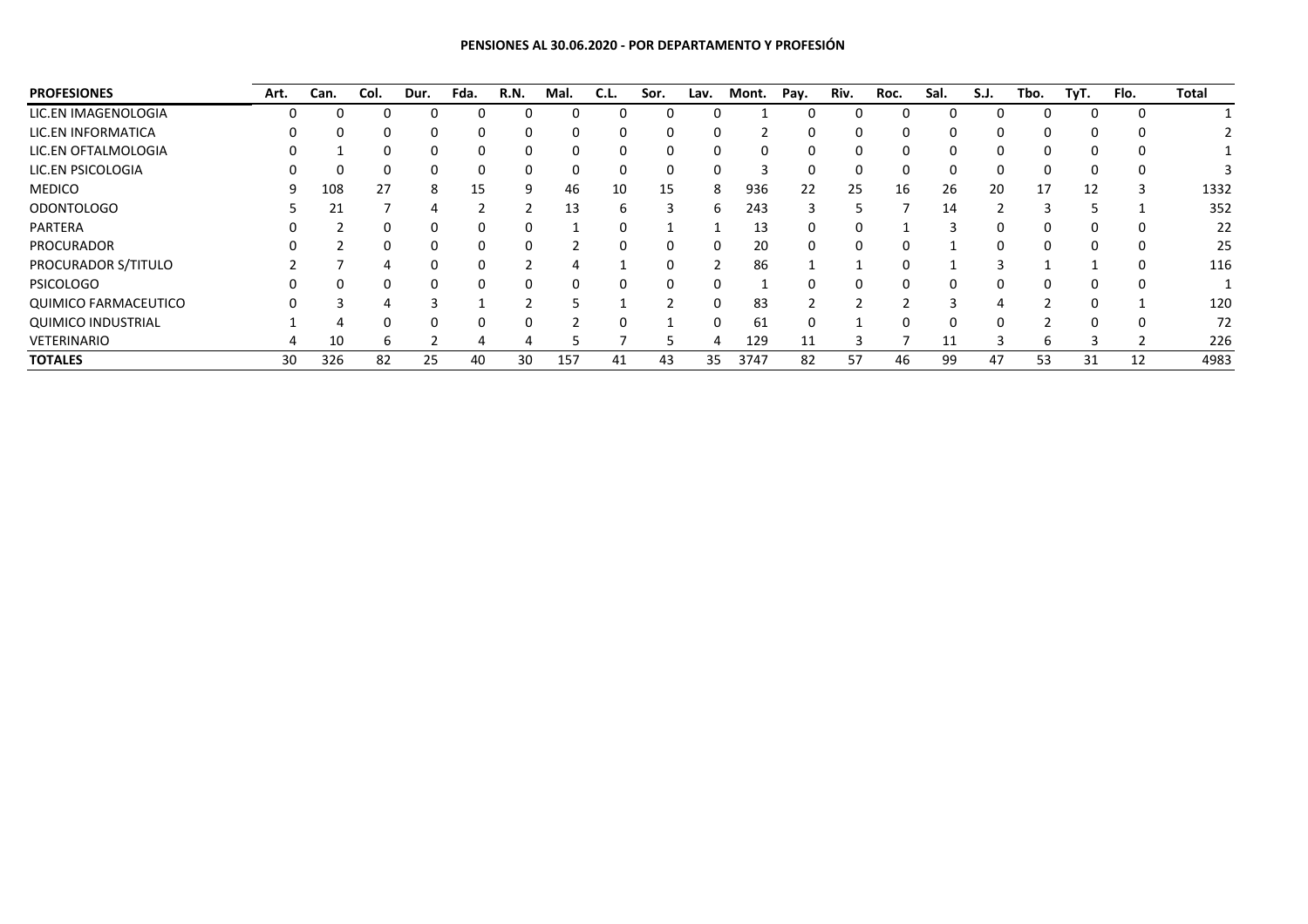## **AFILIADOS PENSIONISTAS AL 31.12.2020 - POR DEPARTAMENTO Y PROFESIÓN**

| <b>PROFESIONES</b>            | Art. | Can.     | Col.         | Dur.         | Fda.           | R.N.           | Mal.           | C.L.     | Sor.           | Lav.           |                | Mont.<br>Pay.  | Riv.           | Roc.     | Sal. | S.J.     | Tbo. | TyT.         | Flo.         | <b>Total</b>   |     |
|-------------------------------|------|----------|--------------|--------------|----------------|----------------|----------------|----------|----------------|----------------|----------------|----------------|----------------|----------|------|----------|------|--------------|--------------|----------------|-----|
| <b>ABOGADO</b>                |      | 5        | 38           | 5            | $\overline{2}$ | 6              | $\overline{2}$ | 22       | 3              | 5              | 3              | 552            | 11             | 7        | 3    | 7        | 2    | 4            | 0            | 2              | 679 |
| AGRIMENSOR                    |      |          | 6            |              | 0              | 1              | 0              | 3        | 0              | $\Omega$       | 3              | 79             | 2              | 3        | 0    |          |      |              | 3            | 0              | 117 |
| ANALISTA PROG.(P.74)          |      |          | 2            | $\Omega$     | $\Omega$       | $\mathbf 0$    | 0              | 0        | 0              | $\Omega$       | 0              | 4              | 0              | $\Omega$ | O    |          |      |              | 0            | 0              | ĥ   |
| ARQUITECTO                    |      |          | 26           | 6            | 1              | $\mathbf{1}$   | 2              | 17       | 1              | 1              | 1              | 327            | 3              | 2        |      |          |      |              | $\mathbf{1}$ | 0              | 398 |
| <b>CONTADOR</b>               |      |          | 16           | 2            | $\Omega$       | 2              | 0              | 12       | $\overline{2}$ | 0              | 2              | 442            | 3              | 1        | 2    |          |      | 2            | $\Omega$     | 0              | 494 |
| <b>CONTADOR PUBLICO</b>       |      |          | 5            | 5            | 1              | 2              | 2              | 1        | 0              | 1              | 0              | 50             | $\mathbf{1}$   | 1        | 0    |          |      |              | 0            | 0              | 70  |
| DR. DERECHO                   |      |          | <sup>0</sup> | $\Omega$     | $\Omega$       | 0              | $\Omega$       | $\Omega$ | $\Omega$       | $\Omega$       | $\Omega$       | 1              | 0              | $\Omega$ | 0    |          |      | n            | $\Omega$     | 0              |     |
| DR. EN MEDICINA               |      |          | 14           | 1            | 1              | 2              | 2              | 5        | 1              | 4              | 1              | 79             | 4              | 1        | 0    |          |      |              | -1           | -1             | 123 |
| DR. EN ODONTOLOGIA            |      |          |              | $\Omega$     | $\Omega$       | $\overline{2}$ | 0              | -1       | 0              | 0              | 1              | 19             | 0              | 0        | 0    |          |      |              | O            | $\Omega$       | 30  |
| DR.CIENCIAS VETER.            |      |          | O            | $\mathbf{1}$ | $\Omega$       | 0              | $\Omega$       | 0        | 1              | $\Omega$       | $\Omega$       | $\Omega$       | 0              | O        |      |          |      |              | ŋ            | $\Omega$       |     |
| DR.DERECHO Y C.SOC.           |      | ŋ        | 11           | $\mathbf{1}$ | $\Omega$       | $\mathbf{1}$   | $\mathbf{1}$   | 4        | 0              | 1              | 1              | 46             | 0              | 0        | 2    |          |      | 2            | $\mathbf{1}$ | 0              | 74  |
| DR.MED.Y TEC.VETER.           |      | ŋ        | 2            | 1            | 0              | 0              | 1              | 0        | 1              | 0              | 0              | 10             | 1              |          | O    |          |      |              | 0            | $\Omega$       | 20  |
| <b>ECONOMISTA</b>             |      |          | 0            | n            | 0              | 0              | 0              | 0        | 0              | 0              | 0              | 4              | 0              | O        | U    |          |      | $\Omega$     | 0            | 0              |     |
| ENFERMERA/O                   |      |          |              |              | 0              | 0              | $\Omega$       | -1       | 1              | 0              | $\Omega$       | q              | 0              | n        | U    |          |      |              | ŋ            | $\Omega$       | 12  |
| ING. ELECTRICISTA             |      |          | 1            | n            | 0              | O              | $\Omega$       | 0        | 0              | $\Omega$       | $\Omega$       | 7              | 0              | 0        | O    |          |      |              | O            | O              |     |
| ING. ELECTROMECANICO          |      |          | 0            | 0            | 0              | 0              | 0              | 0        | 0              | 0              | 0              | 0              | 1              | O        |      |          |      |              | O            | 0              |     |
| ING. IND.-MECANICO            |      |          |              |              | $\Omega$       | 0              | 0              | 0        | 0              | 0              | 0              | $\Omega$       | 0              | o        |      |          |      |              | ŋ            | $\Omega$       |     |
| ING.CONS.MAQ.ENERG.           |      | 0        |              | n            | 0              | 0              | 0              | 0        | 0              | 0              | $\Omega$       | 0              | 0              | 0        | O    |          |      |              | 0            | O              |     |
| ING.DE SIST.EN COMP.          |      |          | O            | $\Omega$     | 0              | 0              | 0              | 0        | 0              | 0              | 0              | 1              | 0              | 0        | U    |          |      | 0            | $\Omega$     | 0              |     |
| <b>ING.EN COMPUTACION</b>     |      |          |              |              | $\Omega$       | 0              | 0              | 0        | 0              | $\Omega$       | $\Omega$       | 1              | 0              | O        |      |          |      |              | ŋ            | $\Omega$       |     |
| ING.EN INFORMATICA            |      |          | n            | n            | $\Omega$       | 0              | 0              | 0        | $\Omega$       | $\Omega$       | $\Omega$       | 1              | 0              | 0        | O    |          |      |              | O            | 0              |     |
| <b>INGENIERO AGRIMENSOR</b>   |      | O        | $\Omega$     | $\Omega$     | 0              | 0              | $\Omega$       | 0        | 0              | 0              | $\Omega$       | 3              | 0              | 0        | O    | O        |      |              | O            | $\Omega$       |     |
| <b>INGENIERO AGRONOMO</b>     |      | 2        | 24           |              | 4              | 2              | 3              | 3        | 6              | $\overline{2}$ | 0              | 215            | 15             | 3        |      | 10       |      |              |              | $\overline{2}$ | 313 |
| <b>INGENIERO CIVIL</b>        |      |          | 11           | $\mathbf 1$  | 1              | 0              | O              | 5        | 0              | 1              | $\overline{2}$ | 172            | $\overline{2}$ | n        |      |          |      |              | 0            | $\Omega$       | 198 |
| <b>INGENIERO INDUSTRIAL</b>   |      | O        | 9            | 1            | 0              | 0              | 0              | 5        | 0              | 1              | 0              | 93             | 0              | 0        | O    |          |      |              | $\Omega$     | $\Omega$       | 110 |
| <b>INGENIERO MECANICO</b>     |      | O        | 0            | 0            | 0              | 0              | 0              | 0        | 0              | 0              | 0              | 7              | 0              | 0        | O    |          |      | n            | 0            | 0              |     |
| <b>INGENIERO NAVAL</b>        |      |          |              |              | 0              | 0              | 0              | 0        | 0              | $\Omega$       | $\Omega$       | 1              | 0              | O        | n    |          |      |              | ŋ            | $\Omega$       |     |
| INGENIERO QUIMICO             |      |          | 2            | n            | $\Omega$       | 0              | 0              | -1       | 0              | $\Omega$       | $\Omega$       | 31             | 0              | O        | O    |          |      |              | 0            | 0              | 34  |
| LIC. EN ECONOMIA              |      |          | -1           | $\Omega$     | 0              | 0              | 0              | -1       | 0              | 0              | $\Omega$       | 4              | 0              | 0        | 0    |          |      |              | O            | 0              |     |
| LIC.COMUNICACION AUDIOVISUAL  |      | 0        |              |              | 0              | 0              | 0              | 0        | 0              | 0              | 0              | 1              | 0              |          |      |          |      |              |              |                |     |
| LIC.COMUNICACION PERIODISTICA |      | 0        | U            | n            | $\Omega$       | 0              | $\Omega$       | O        | 0              | 0              | $\Omega$       | 1              | U              | o        |      |          |      |              | ŋ            | n              |     |
| LIC.DIREC.EMPRESAS            |      | O        | n            | $\Omega$     | $\Omega$       | $\Omega$       | 0              | 0        | 0              | 0              | $\Omega$       | 1              | 0              | 0        | U    |          |      | n            | $\Omega$     | 0              |     |
| LIC.EN ADM.-CONTADOR          |      |          |              | 0            | 0              | 0              | 0              | 0        | 0              | 0              | $\Omega$       | 8              | 0              | 0        | O    |          |      | 0            | 0            | 0              |     |
| LIC.EN ANAL.SIST.INF          |      |          | U            |              | 0              | 0              | 0              | 0        | 0              | 0              | $\Omega$       | $\Omega$       | 0              | 0        | U    |          |      |              | 0            | 0              |     |
| LIC.EN BIBLIOTECOLOGIA        |      | ŋ        | n            | $\Omega$     | 0              | 0              | $\Omega$       | 0        | 0              | $\Omega$       | $\Omega$       | $\Omega$       | 0              | 1        | O    |          |      |              | O            | $\Omega$       |     |
| LIC.EN BIOQUIMICA             |      | ŋ        |              | $\Omega$     | 0              | 0              | 0              | 0        | 0              | 0              | 0              | 1              | O              | 0        |      |          |      |              | O            | n              |     |
| LIC.EN CIENCIAS BIOLOGICAS    |      |          |              | 0            | 0              | 0              | $\Omega$       | 0        | $\mathbf 0$    | 0              | 0              | $\overline{2}$ | ი              |          |      |          |      |              |              |                |     |
| LIC.EN ENFERMERIA             |      | 0        | $\Omega$     | $\Omega$     | $\Omega$       | 0              | 0              | 0        | 0              | 0              | $\Omega$       | 4              | 0              | 0        | O    | O        |      | <sup>0</sup> | $\Omega$     | $\Omega$       |     |
| LIC.EN FISIOTERAPIA           |      | $\Omega$ | $\Omega$     | $\Omega$     | $\Omega$       | 0              | $\Omega$       | $\Omega$ | $\mathbf 0$    | 0              | $\Omega$       | $\mathbf{1}$   | 0              | $\Omega$ | 0    | $\Omega$ | ŋ    | $\Omega$     | $\Omega$     | $\Omega$       |     |